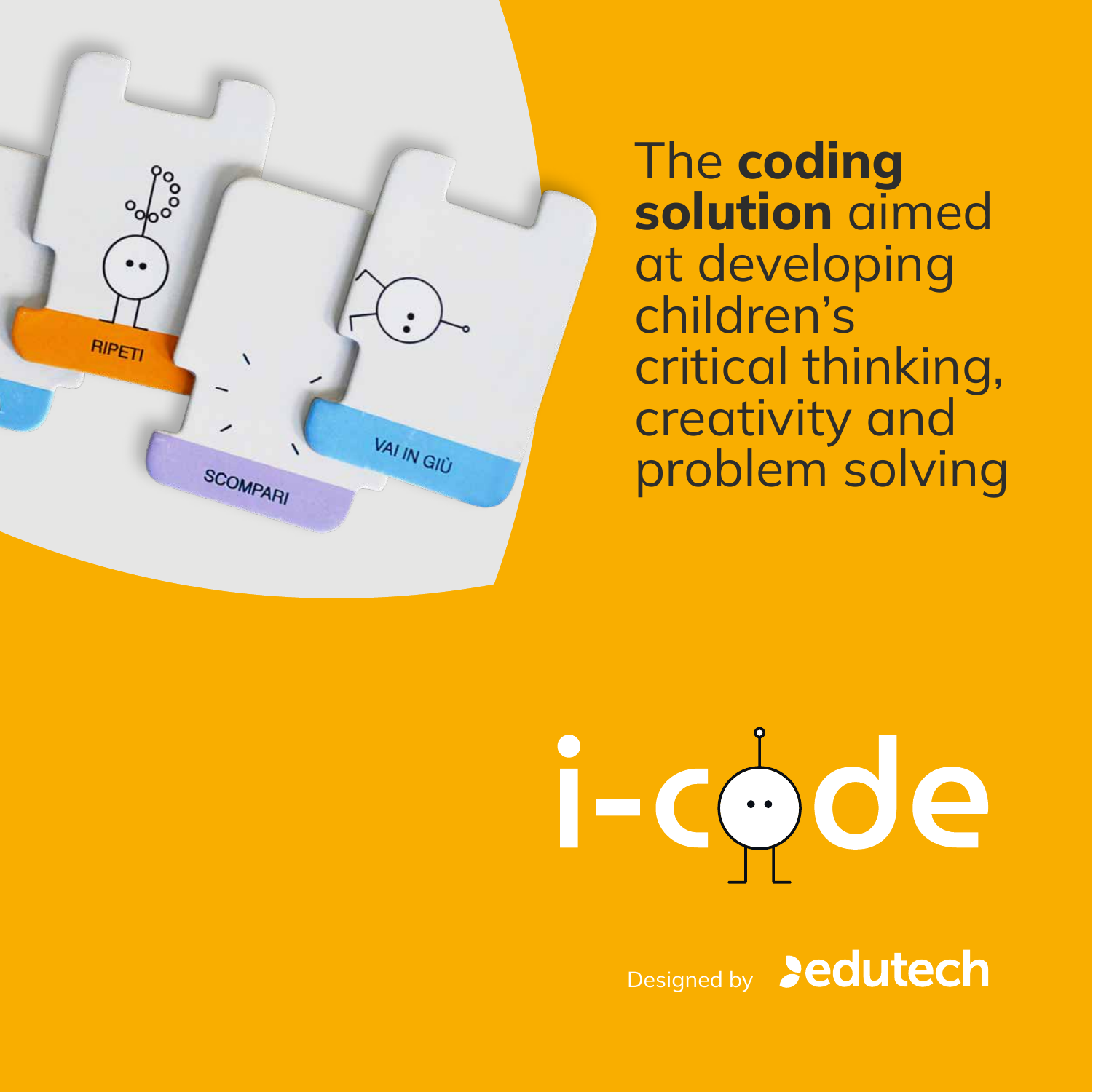### **WHAT IS I-CODE?**

i-Code is an **educational coding solution** designed for young children, consisting of a kit of physical instruction cards and an app for tablet. By combining the cards and taking a picture of the sequence, the characters on the screen will come to life.



i-Code is designed to develop **logical-scientific thinking**, **problem solving** and specific **coding skills** through the combination of physical elements and virtual environments.

### **CHALLENGES**

The challenges section stimulates the autonomous development of skills, by means of **graduated and progressive** problem-solving activities with objectives to be achieved. Discover **challenge after challenge** new cards and commands, achieve **goals** and complete stories.

How about you? Can you do better? Create your own project and let your imagination run wild!

### **WHO IT IS FOR?**

i-Code is a solution conceived and especially suited for **kindergarten** and **primary school children**, designed to promote forms of **smart learning-playing** and an **active use of digital technologies and new media.**



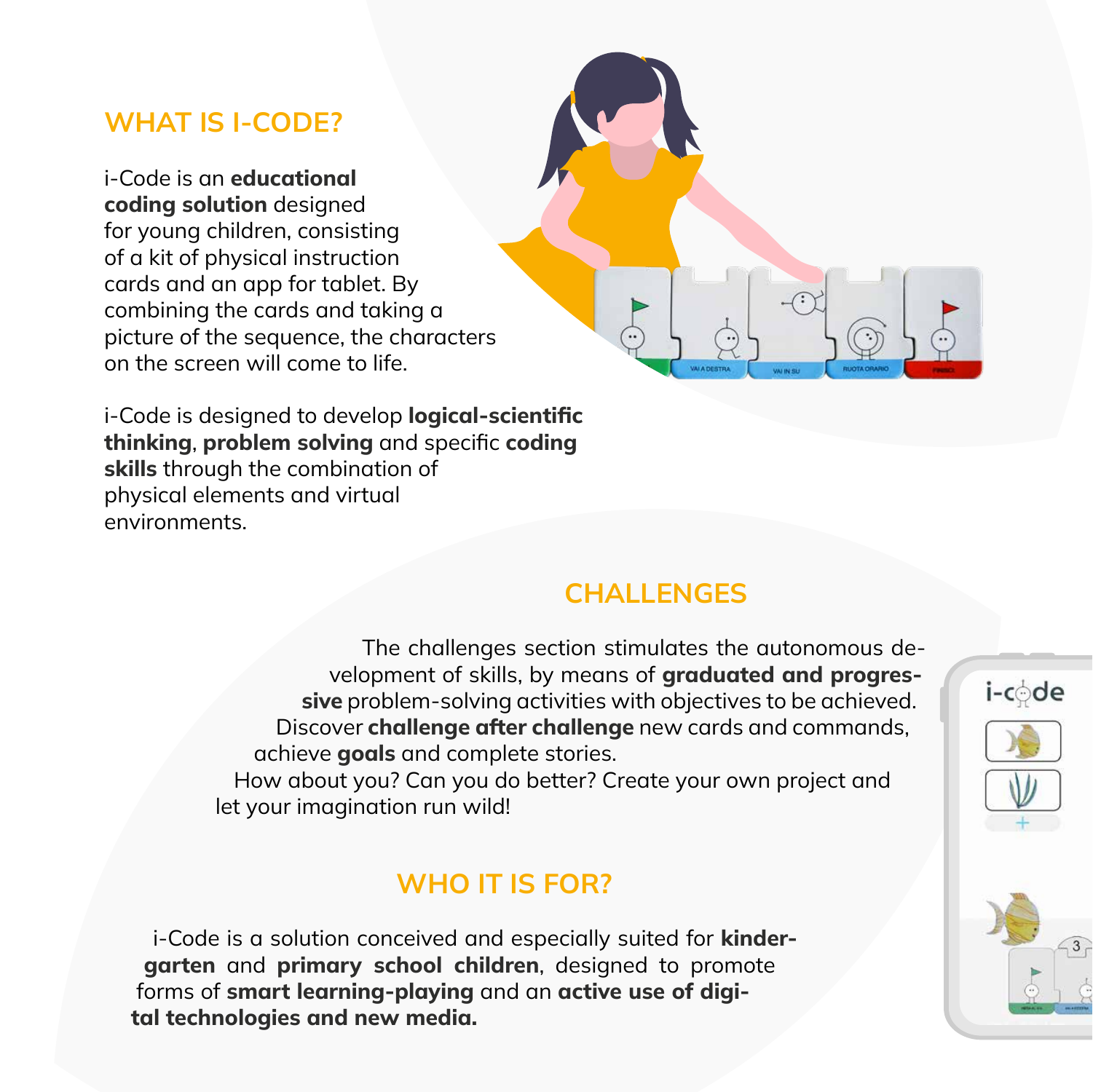### **HOW IT WORKS >>**



Children start by **drawing** backgrounds and characters **on paper** and acquire them with the tablet camera, or **choose** their preferred ones **from the library** directly from the app.

**1.**

**2.**

**3.**

**5.**

**4.**

**By combining the physical command cards**, they can create a sequence of actions for each character in the story: move right, disappear, jump, wait, move down, and much more.

Then, they take a picture of the **programming sequence / script** created using the i-Code app. In this way, the characters come to life, performing the chosen actions. Furthermore, thanks to visual feedback and step-by-step execution mode, children can easily find and correct errors.

Looking at the animation they create, children can edit a longer story made of several scenes, and they can even **record the voice** of the narrator and all the subjects, finally exporting the project in standard **video** format.

They can **share** their project or their story with the class group, with families & friends, **reuse** it in a new way, or **store** it.